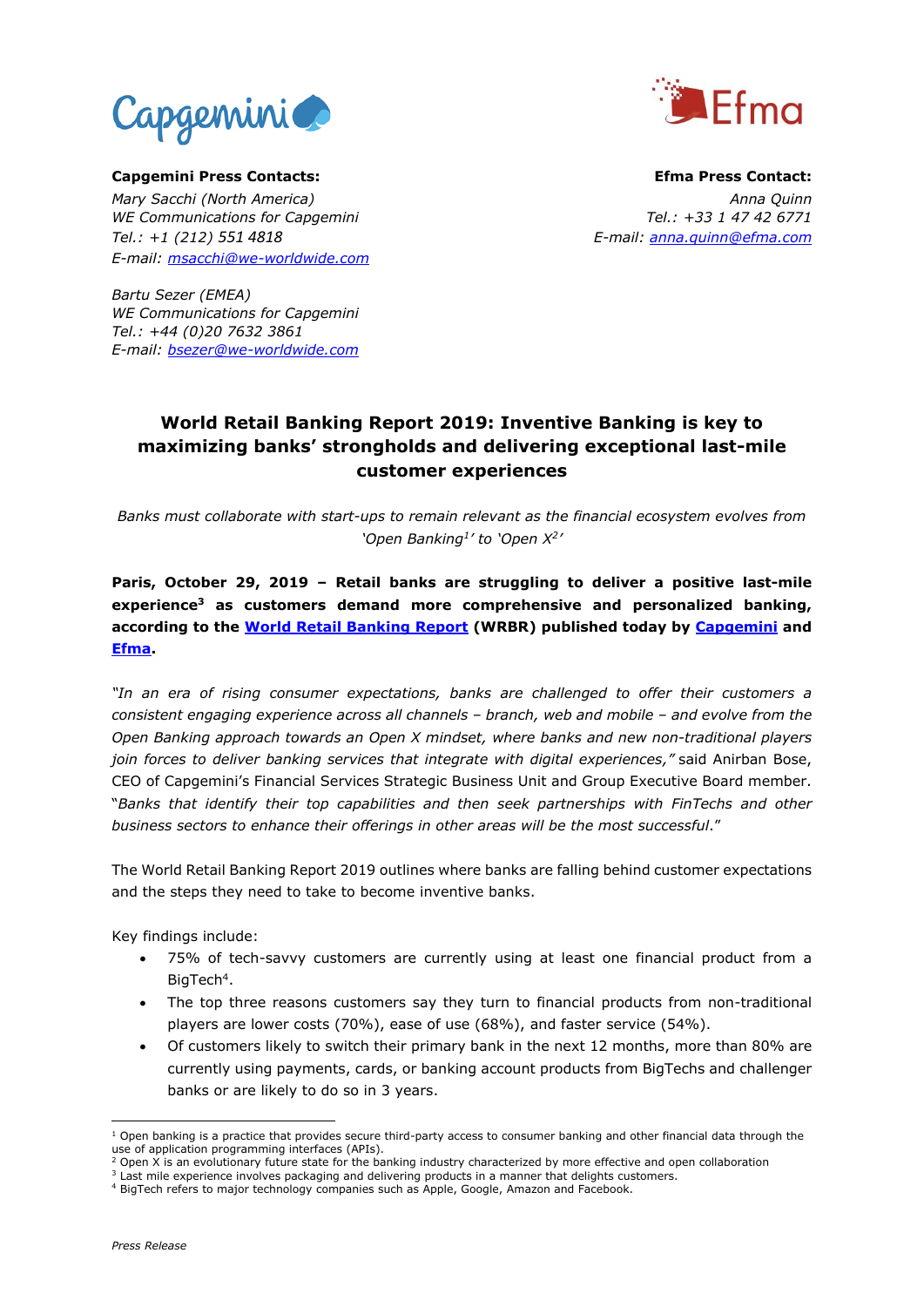



- Adoption of Open Banking has been sluggish with only 33% of banking executives saying they have effectively implemented it.
- Open Banking is evolving to become 'Open X', where banks and new non-traditional players join forces to deliver banking services that integrate with digital experiences in other parts of customers' lives.

To become an efficient experience-led service provider in the Open X era, the report further recommends that banks need to become *inventive banks* by effectively collaborating with FinTechs. Banks need to strategically choose partners that complement product portfolios, enhance service delivery, boost sales – and work collaboratively. By leveraging effective collaboration while also maximizing traditional strongholds, banks can create a powerful advantage in the Open X era.

"*Even though open banking adoption has been somewhat slow, it and its evolution to Open X, are the best ways forward for banks to compete in the increasingly crowded and diverse financial services landscape,"* said Vincent Bastid, Secretary General of Efma. "*Open X is how banks will provide customer experience in the future, and not preparing for it now will result in missed opportunities and lower market share."*

### **Poor customer experience can lead to missed revenue opportunities**

Customers are reporting low positive experiences across many banking interactions, with loan and mortgage applications and problem resolution identified as the highest friction (69.3% for mortgage applications and 63.7% for problem resolution) and lowest positive experiences (37.7% for mortgage applications and 40.3% for problem resolution.) Customers reported lower friction but also lower positive experience in the initial stages of the banking relationship such as account opening and information gathering, likely due to lack of omnichannel solutions. For example, a majority of Gen Y customers (71.9%) consider mobile apps as an important banking channel but only a few (32.9%) report a positive experience in this channel. Poor experience at both the initial touchpoints and more complex transactions in a customer's journey, especially in the last mile, can lead to missed revenue opportunities and call for creation of a robust omnichannel strategy cites the report.

### **Banks can improve the last-mile experience by addressing customers' overall financial wellness**

According to the report, banks are failing to deliver the experience customers are accustomed to from BigTechs and FinTechs. They cannot ignore raised expectations from younger generations and tech-savvy customers any longer: less than a third of customers believe their bank offers a variety of useful financial apps or timely and relevant product recommendations. While banks are delivering a higher positive experience in more mature channels such as the branch and website, the report advocates that they must ensure a better experience at increasingly popular digital channels such as mobile and chatbots/voice assistants. As non-traditional firms prioritize customer pain points, the areas of payments, cards, and banking accounts are the most vulnerable to losing customers to these new-age entrants. The WRBR highlights that banks can address these challenges by focusing on the customer's overall financial wellness, rather than discrete banking products.